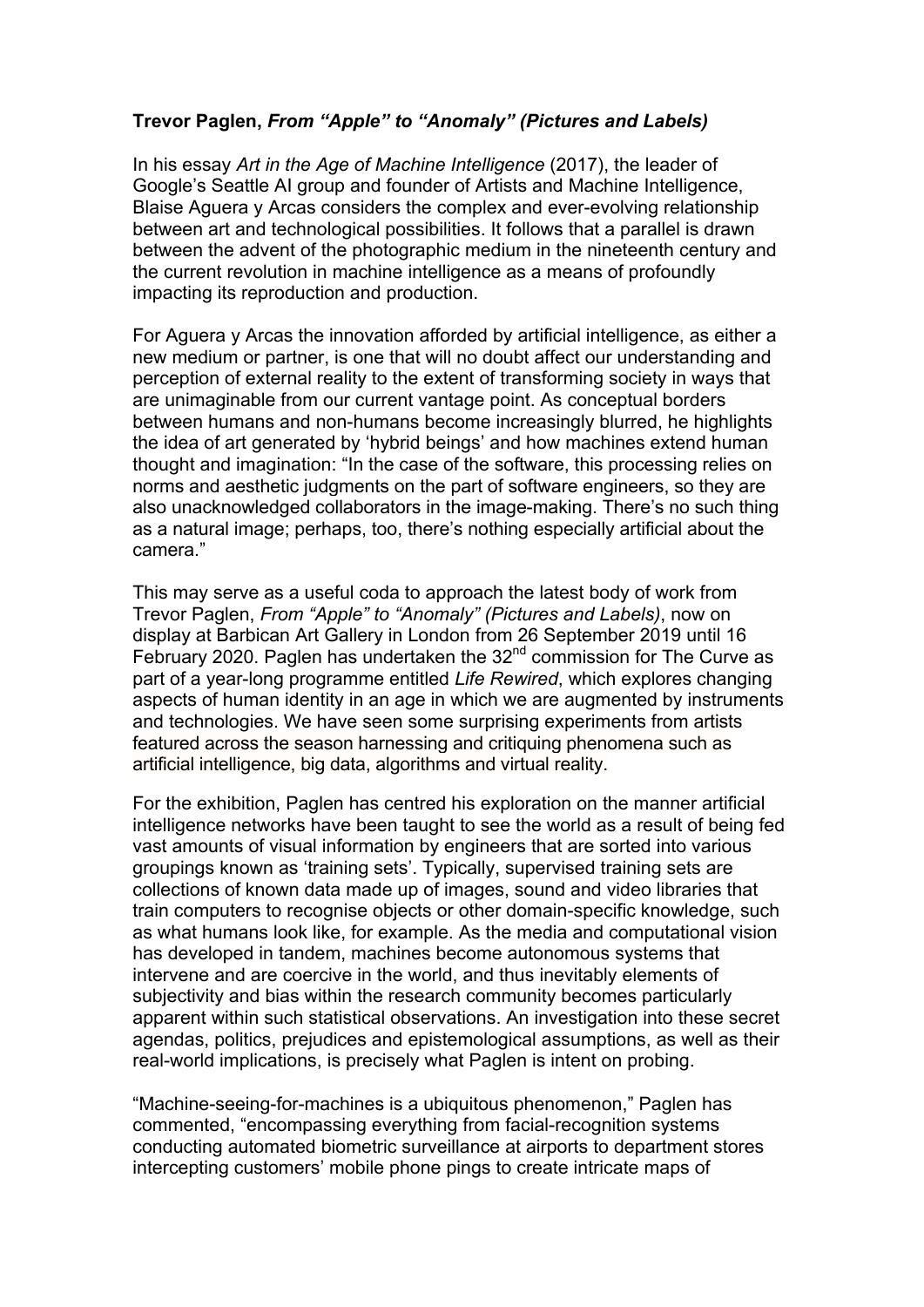movements through the aisles. But all this seeing, all of these images, are essentially invisible to human eyes. These images aren't meant for us; they're meant to do things in the world; human eyes aren't in the loop."

Some 30,000 individually printed and delicately pinned photographs are installed across the entire surface of the curved wall in the Barbican, forming a complex mosaic organised according to more than 200 categories selected by the artist. While these are labelled so that gallery visitors can identify the respective classifications no further textual explanation as to the reasons for the individual choices have been given. To understand the lineage of this body of work it involves a brief outline of Paglen's source for the images – ImageNet, a publically available dataset consisting of annotated photographs intended for computer vision research and understanding algorithms. There are more than 14 million images in the dataset with over 21,000 categories or 'classes' and 1 million that have bounding box annotations that identify objects within the images. These were culled directly from the Internet by academics made up from a consortium of American universities, including Princeton and Stanford, and, curiously, the ImageNet project does not contain the copyright for the material.

The specific appeal to Paglen however lies in the politics and practices of categorisation. For the most part, these are benign, as is the case with 'strawberry' or 'orange', while other classifications take on more untoward implications such as those filed under 'debtors', 'alcoholics' or 'unusual person'. Evidently, the act of programming is also one of making judgments. And although the images may elude artistic signature – since it is the language that speaks and not the authors within this empirical mass of photographs – the groupings nonetheless reflect an inherent lack of impartiality towards their subjects. As Aguera y Arcas and countless others before have reminded us, technology is never neutral. These thoughts press harder even when we consider the significance of the two specific categories used with the exhibition's title; apple and anomaly – one, a strict noun, the other relational, thus its connotations are potentially open to misdirection. [image 1 - page x].

As a proposition *From "Apple" to "Anomaly" (Pictures and Labels)* invites the viewer to consider that the world of images has grown distanced from human eyes as machines have been trained to see without us. Paglen often refers to this new state of machine-to-machine image-making as 'invisible images', in light of the fact that this form of vision is "inherently inaccessible to the human eyes." The artist has also on occasion posited that we are perhaps operating within a surrealist moment for images, similar to the semiotics that come to bear in Rene Magritte's *Ceci n'est pas une pomme*. Hence, it's no surprise that the famed painting serves as the subject in one of Paglen's individual works, *The Treachery of Image Recognition*, 2019 [image 2 - page x].

Throughout his career, Paglen has developed a long-standing interest around issues of surveillance, CIA black sites, drone warfare, the essence and apparatus of America's security systems, and much more. His is a practice broadly underpinned by a querying of the coterminous relationship between vision, power and technology. Paglen's work has been widely-exhibited at